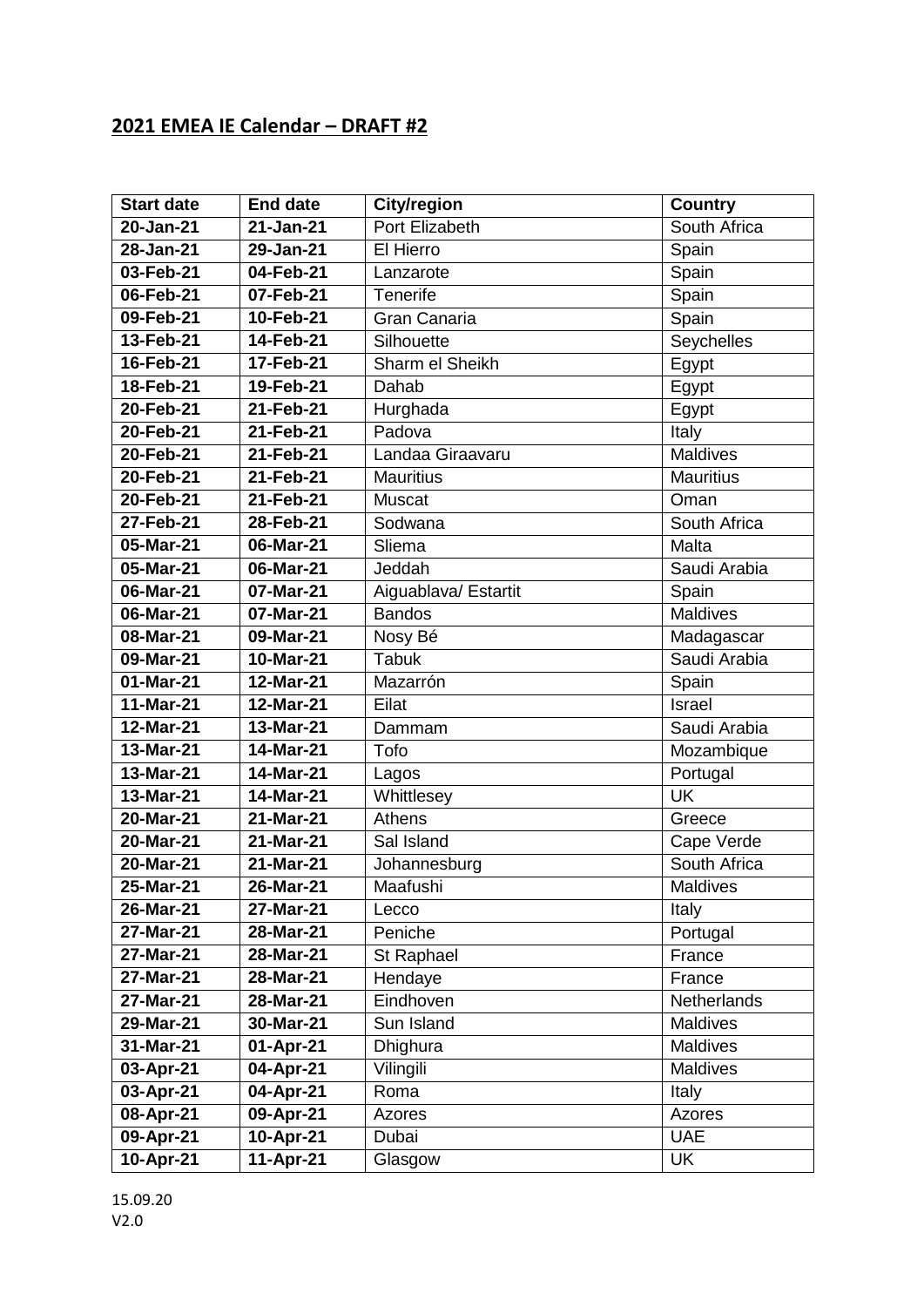| 10-Apr-21               | 11-Apr-21              | Newcastle                       | UK                    |
|-------------------------|------------------------|---------------------------------|-----------------------|
| 10-Apr-21               | 11-Apr-21              | Aiguablava                      | Spain                 |
| 12-Apr-21               | 13-Apr-21              | Elba                            | Italy                 |
| 17-Apr-21               | 18-Apr-21              | Javea                           | Spain                 |
| 17-Apr-21               | 18-Apr-21              | Hurghada                        | Egypt                 |
| 17-Apr-21               | 18-Apr-21              | Veenendaal                      | Netherlands           |
| 17-Apr-21               | 18-Apr-21              | Rimini                          | Italy                 |
| 17-Apr-21               | 18-Apr-21              | Kas-Antalya                     | Turkey                |
| 18-Apr-21               | 19-Apr-21              | Mombasa                         | Kenya                 |
| 20-Apr-21               | 21-Apr-21              | Dahab                           | Egypt                 |
| 20-Apr-21               | 21-Apr-21              | Sun Island/Kuda huraa           | <b>Maldives</b>       |
| 22-Apr-21               | 23-Apr-21              | Sharm el Sheikh                 | Egypt                 |
| 23-Apr-21               | 24-Apr-21              | Sanxenxo                        | Spain                 |
| 24-Apr-21               | 25-Apr-21              | Paphos                          | Cyprus                |
| 24-Apr-21               | 25-Apr-21              | Saint Leu                       | Reunion Island        |
| 24-Apr-21               | 25-Apr-21              | Goleniow                        | Poland                |
| 24-Apr-21               | 25-Apr-21              | Santa Margherita                | Italy                 |
| 01-May-21               | 02-May-21              | Anderleus                       | Belgium               |
| 01-May-21               | 02-May-21              | Fulda                           | Germany               |
| 01-May-21               | 02-May-21              | <b>Mauritius</b>                | <b>Mauritius</b>      |
| 01-May-21               | 02-May-21              | <b>Bristol</b>                  | <b>UK</b>             |
| 02-May-21               | 03-May-21              | Guraidhoo                       | <b>Maldives</b>       |
| 02-May-21               | 03-May-21              | Copenhagen                      | Denmark               |
| 04-May-21               | 05-May-21              | Hvar                            | Croatia               |
| 06-May-21               | 07-May-21              | Tossa del Mar                   | Spain                 |
| $\overline{07}$ -May-21 | 08-May-21              | Sliema                          | Malta                 |
| 08-May-21               | 09-May-21              | <b>Berlin</b>                   | Germany               |
| 08-May-21               | 09-May-21              | Reykjavik                       | Iceland               |
| 08-May-21               | 09-May-21              | Reggio Emilia                   | Italy                 |
| 08-May-21               | 09-May-21              | Kuredu Island                   | Maldives              |
| 08-May-21<br>08-May-21  | 09-May-21<br>09-May-21 | Rotterdam<br>Jaworzno / Koparki | Netherlands<br>Poland |
| 08-May-21               | 09-May-21              | Horgen / Richterswil            | Switzerland           |
| 09-May-21               | 10-May-21              | Gozo                            | Malta                 |
| 12-May-21               | 13-May-21              | <b>Athens</b>                   | Greece                |
| 13-May-21               | 14-May-21              | Moofushi                        | <b>Maldives</b>       |
| 13-May-21               | 14-May-21              | Mazarrón                        | Spain                 |
| 15-May-21               | 16-May-21              | Halkidiki                       | Greece                |
| 15-May-21               | 16-May-21              | Gdynia                          | Poland                |
| 15-May-21               | 16-May-21              | <b>Stuttgart</b>                | Germany               |
| 15-May-21               | 16-May-21              | Cape Town                       | South Africa          |
| 15-May-21               | 16-May-21              | Mallorca                        | Spain                 |
| 15-May-21               | 16-May-21              | Gothenburg                      | Sweden                |
| 19-May-21               | 20-May-21              | Gran Canaria                    | Spain                 |
| 19-May-21               | 20-May-21              | Vladivostok                     | Russia                |
| 20-May-21               | 21-May-21              | Argeles                         | France                |
| 22-May-21               | 23-May-21              | Cavaliere                       | France                |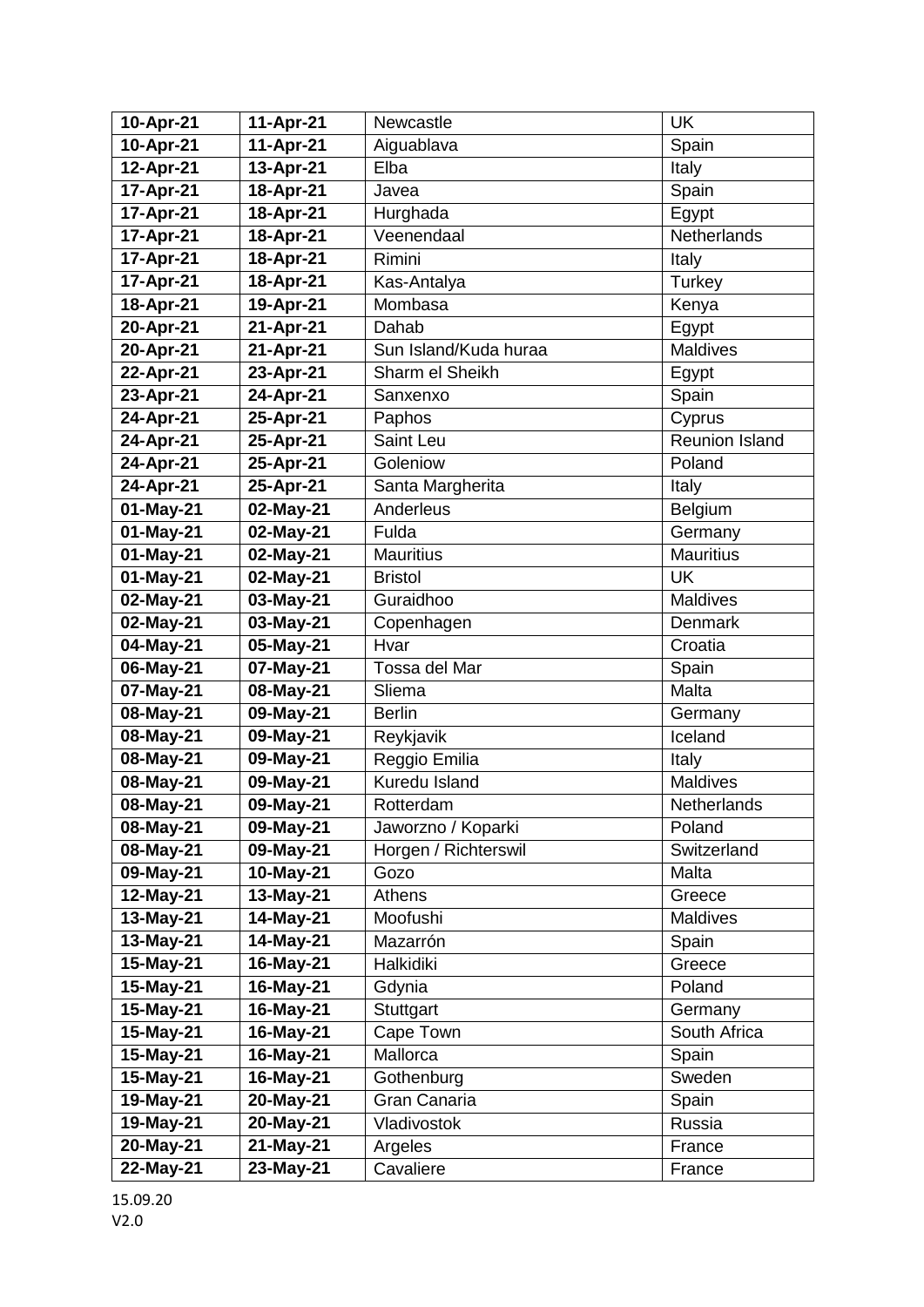| $22-May-21$            | 23-May-21              | Sicily                        | Italy                         |
|------------------------|------------------------|-------------------------------|-------------------------------|
| 22-May-21              | 23-May-21              | Moscow                        | Russia                        |
| $22-May-21$            | 23-May-21              | Tenerife                      | Spain                         |
| 25-May-21              | 26-May-21              | Lanzarote                     | Spain                         |
| 27-May-21              | 28-May-21              | Aguilas                       | Spain                         |
| 28-May-21              | 29-May-21              | El Hierro                     | Spain                         |
| 28-May-21              | 29-May-21              | <b>Bandos</b>                 | <b>Maldives</b>               |
| 29-May-21              | 30-May-21              | Beauvechain                   | Belgium                       |
| 29-May-21              | 30-May-21              | Hamburg                       | Germany                       |
| 29-May-21              | 30-May-21              | Tofo                          | Mozambique                    |
| 29-May-21              | 30-May-21              | Lisbon                        | Portugal                      |
| 29-May-21              | 30-May-21              | Sodwana                       | South Africa                  |
| 29-May-21              | 30-May-21              | Aguadulce                     | Spain                         |
| 29-May-21              | 30-May-21              | Stockholm                     | Sweden                        |
| 05-Jun-21              | 06-Jun-21              | Helsinki                      | Finland                       |
| 05-Jun-21              | 06-Jun-21              | Lausanne                      | Switzerland                   |
| 05-Jun-21              | 06-Jun-21              | <b>Barcelona City</b>         | Spain                         |
| 06-Jun-21              | 07-Jun-21              | Zanzibar                      | Tanzania                      |
| 07-Jun-21              | 08-Jun-21              | Eilat                         | Israel                        |
| 10-Jun-21              | 11-Jun-21              | Aiguablava/ Estartit          | Spain                         |
| 11-Jun-21              | 12-Jun-21              | <b>Muscat</b>                 | Oman                          |
| 11-Jun-21              | 12-Jun-21              | <b>Kuwait City</b>            | Kuwait                        |
| 12-Jun-21              | 13-Jun-21              | Paris                         | France                        |
| 12-Jun-21              | 13-Jun-21              | Darmstadt                     | Germany                       |
| 12-Jun-21              | 13-Jun-21              | Padova                        | Italy                         |
| 12-Jun-21              | 13-Jun-21              | <b>Bern</b>                   | Switzerland                   |
| 12-Jun-21              | 13-Jun-21              | <b>Budapest</b>               | Hungary                       |
| 12-Jun-21              | 13-Jun-21              | Whittlesey                    | <b>UK</b>                     |
| 12-Jun-21              | 13-Jun-21              | <b>Marmaris</b>               | Turkey                        |
| 16-Jun-21              | 17-Jun-21              | Marseille                     | France                        |
| 19-Jun-21              | 20-Jun-21              | Dakar                         | Senegal                       |
| 19-Jun-21              | 20-Jun-21              | Munich<br><b>Boa Vista</b>    | Germany                       |
| 19-Jun-21<br>19-Jun-21 | 20-Jun-21<br>20-Jun-21 | Kuda Huraa                    | Cape Verde<br><b>Maldives</b> |
| 19-Jun-21              | 20-Jun-21              |                               | Denmark                       |
| 19-Jun-21              | 20-Jun-21              | Copenhagen<br><b>Het Gooi</b> | Netherlands                   |
| 21-Jun-21              | 22-Jun-21              | Hendaye                       | France                        |
| 21-Jun-21              | 22-Jun-21              | Cabo de Palos                 | Spain                         |
| 26-Jun-21              | 27-Jun-21              | Limassol                      | Cyprus                        |
| 26-Jun-21              | 27-Jun-21              | Lestinka                      | <b>Czech Republic</b>         |
| 02-Jul-21              | $03$ -Jul-21           | Maafushi                      | Maldives                      |
| 03-Jul-21              | 04-Jul-21              | Schwarzenfeld                 | Germany                       |
| 05-Jul-21              | 06-Jul-21              | Sharm el Sheikh               | Egypt                         |
| 07-Jul-21              | 08-Jul-21              | Dahab                         | Egypt                         |
| 10-Jul-21              | $11 -$ Jul-21          | Hurghada                      | Egypt                         |
| 10-Jul-21              | 11-Jul-21              | <b>Mauritius</b>              | <b>Mauritius</b>              |
| 10-Jul-21              | 11-Jul-21              | Steckborn                     | Switzerland                   |
|                        |                        |                               |                               |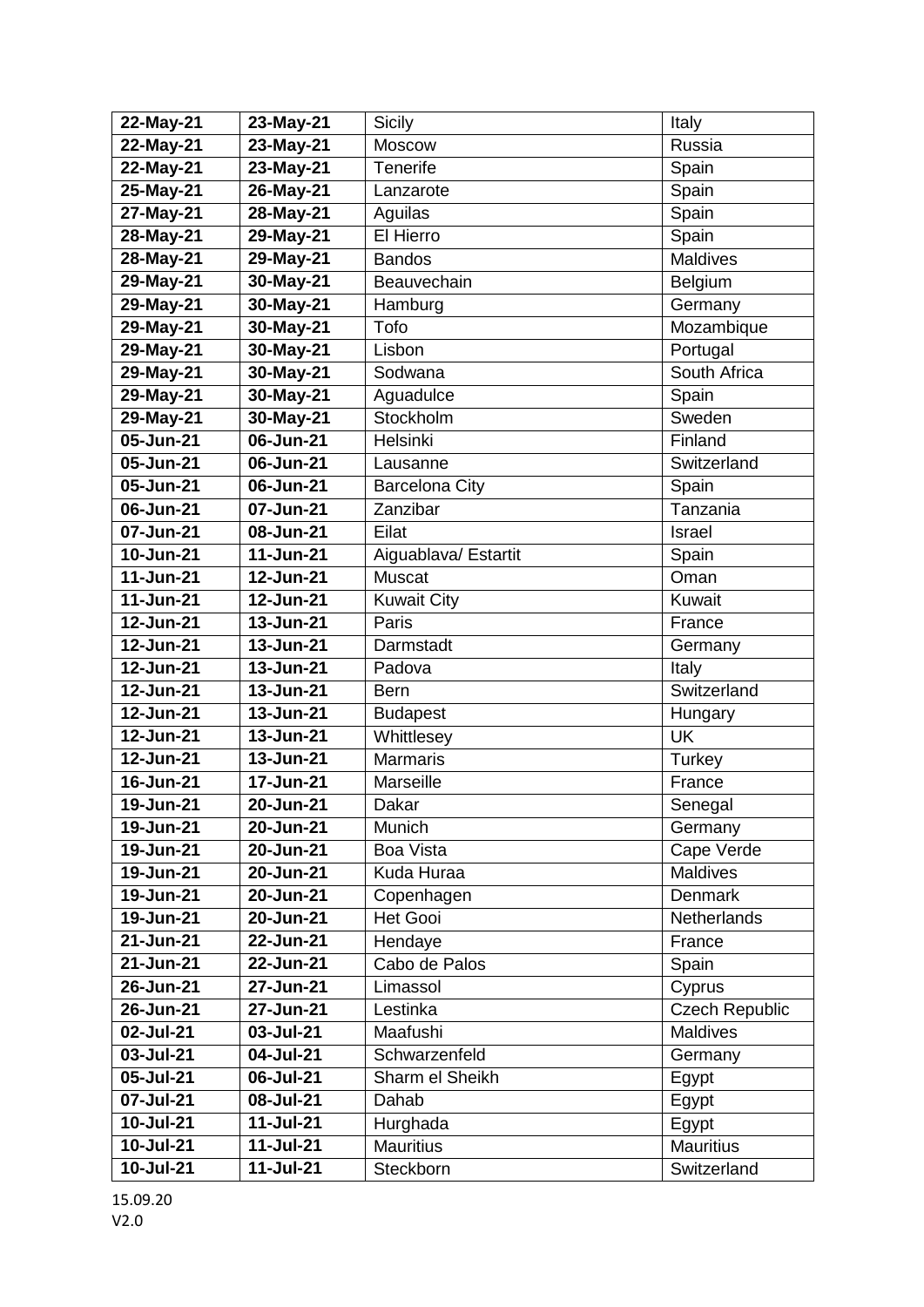| 17-Jul-21     | 18-Jul-21 | Piran              | Slovenia              |
|---------------|-----------|--------------------|-----------------------|
| 20-Jul-21     | 21-Jul-21 | Ametlla            | Spain                 |
| 21-Jul-21     | 22-Jul-21 | Sun Island         | <b>Maldives</b>       |
| 24-Jul-21     | 25-Jul-21 | Vilingili          | <b>Maldives</b>       |
| 24-Jul-21     | 25-Jul-21 | Poznan/Konin       | Poland                |
| 24-Jul-21     | 25-Jul-21 | <b>Moscow</b>      | Russia                |
| 24-Jul-21     | 25-Jul-21 | Leicestershire     | <b>UK</b>             |
| 24-Jul-21     | 25-Jul-21 | Oslo               | Norway                |
| $31 -$ Jul-21 | 01-Aug-21 | Paphos             | Cyprus                |
| 03-Aug-21     | 04-Aug-21 | Lestinka           | <b>Czech Republic</b> |
| 06-Aug-21     | 07-Aug-21 | Lecco              | Italy                 |
| 07-Aug-21     | 08-Aug-21 | Newcastle          | <b>UK</b>             |
| 10-Aug-21     | 11-Aug-21 | Port Elizabeth     | South Africa          |
| 14-Aug-21     | 15-Aug-21 | Tofo               | Mozambique            |
| 21-Aug-21     | 22-Aug-21 | Hamburg            | Germany               |
| 21-Aug-21     | 22-Aug-21 | Veenendaal         | Netherlands           |
| 21-Aug-21     | 22-Aug-21 | Kaliningrad        | Russia                |
| 26-Aug-21     | 27-Aug-21 | Dubai              | <b>UAE</b>            |
| 28-Aug-21     | 29-Aug-21 | Schluchsee         | Germany               |
| 28-Aug-21     | 29-Aug-21 | Hull               | <b>UK</b>             |
| 01-Sep-21     | 02-Sep-21 | Eilat              | Israel                |
| 01-Sep-21     | 02-Sep-21 | Ponta do Ouro      | Mozambique            |
| 03-Sep-21     | 04-Sep-21 | Gozo               | Malta                 |
| 04-Sep-21     | 05-Sep-21 | Geneva             | Switzerland           |
| 04-Sep-21     | 05-Sep-21 | Darmstadt          | Germany               |
| 04-Sep-21     | 05-Sep-21 | Sodwana            | South Africa          |
| 09-Sep-21     | 10-Sep-21 | <b>Erlauf See</b>  | Austria               |
| 11-Sep-21     | 12-Sep-21 | Padova             | Italy                 |
| 11-Sep-21     | 12-Sep-21 | Wraysbury          | <b>UK</b>             |
| 11-Sep-21     | 12-Sep-21 | Fethiye            | Turkey                |
| 16-Sep-21     | 17-Sep-21 | Santander          | Spain                 |
| 17-Sep-21     | 18-Sep-21 | Dhighura           | Maldives              |
| 18-Sep-21     | 19-Sep-21 | Santa Margherita   | Italy                 |
| 18-Sep-21     | 19-Sep-21 | Stockholm          | Sweden                |
| 18-Sep-21     | 19-Sep-21 | Limassol           | Cyprus                |
| 19-Sep-21     | 20-Sep-21 | Mombasa            | Kenya                 |
| 20-Sep-21     | 21-Sep-21 | Sharm el Sheikh    | Egypt                 |
| 20-Sep-21     | 21-Sep-21 | Kuredu Island      | Maldives              |
| 21-Sep-21     | 22-Sep-21 | Lofoten Islands    | Norway                |
| 22-Sep-21     | 23-Sep-21 | Dahab              | Egypt                 |
| 24-Sep-21     | 25-Sep-21 | St Raphael         | France                |
| 24-Sep-21     | 25-Sep-21 | <b>Bandos</b>      | Maldives              |
| 25-Sep-21     | 26-Sep-21 | Hurghada           | Egypt                 |
| 25-Sep-21     | 26-Sep-21 | Fulda<br>Halkidiki | Germany<br>Greece     |
| 25-Sep-21     | 26-Sep-21 | Funchal            |                       |
| 25-Sep-21     | 26-Sep-21 |                    | Portugal              |
| 25-Sep-21     | 26-Sep-21 | Moscow             | Russia                |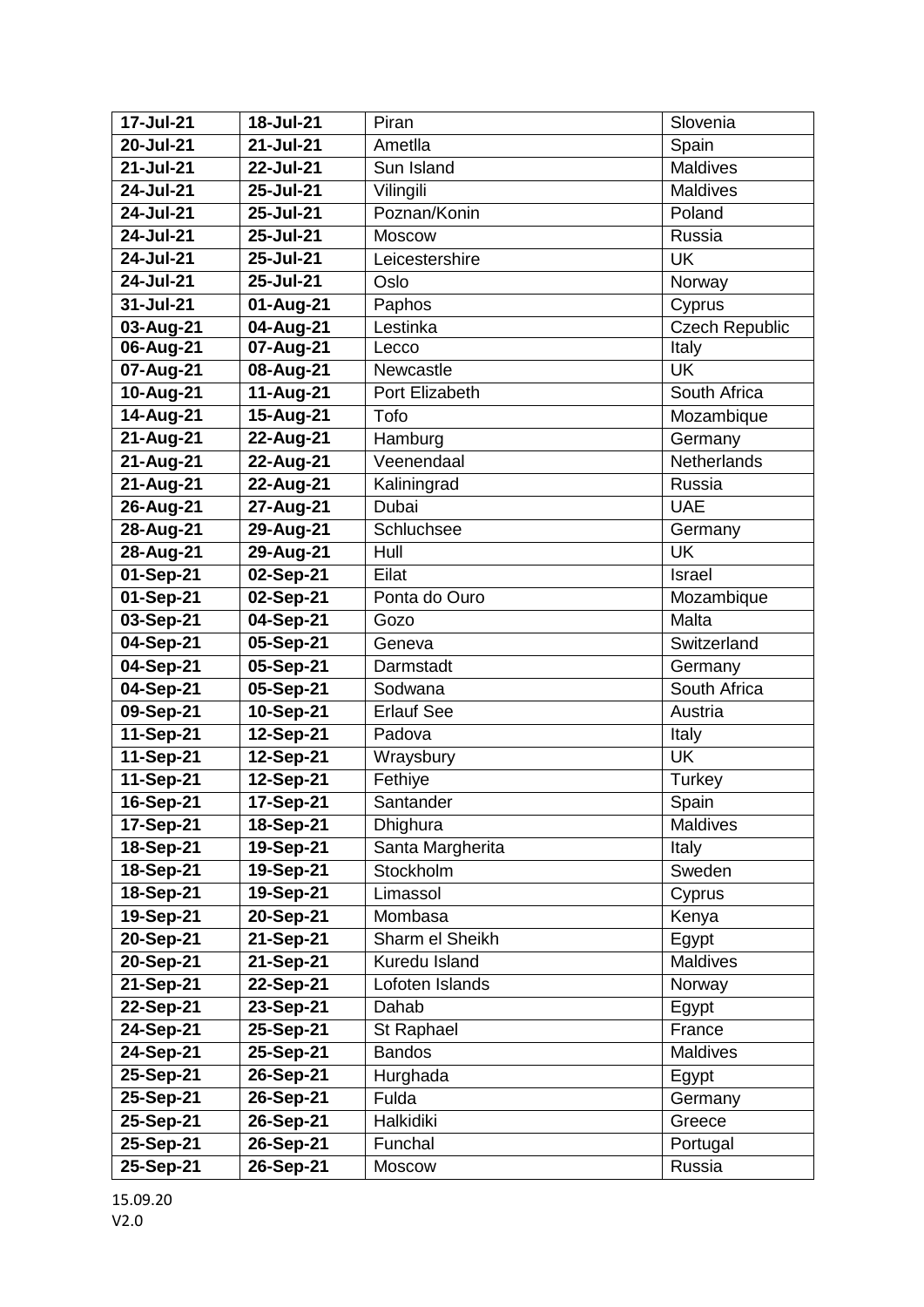| 25-Sep-21              | 26-Sep-21              | Lysekil              | Sweden         |
|------------------------|------------------------|----------------------|----------------|
| 25-Sep-21              | 26-Sep-21              | Lonay                | Switzerland    |
| 29-Sep-21              | 30-Sep-21              | Lanzarote            | Spain          |
| 01-Oct-21              | 02-Oct-21              | Yekaterinburg        | Russia         |
| 02-Oct-21              | 03-Oct-21              | Sal Island           | Cape Verde     |
| 02-Oct-21              | 03-Oct-21              | Selce                | Croatia        |
| 02-Oct-21              | 03-Oct-21              | Eindhoven            | Netherlands    |
| 02-Oct-21              | 03-Oct-21              | Tenerife             | Spain          |
| 04-Oct-21              | 05-Oct-21              | Cabo de Palos        | Spain          |
| 06-Oct-21              | 07-Oct-21              | Lampedusa            | Italy          |
| 07-Oct-21              | 08-Oct-21              | Aiguablava/ Estartit | Spain          |
| 08-Oct-21              | 09-Oct-21              | Doha                 | Qatar          |
| 08-Oct-21              | 09-Oct-21              | Jeddah               | Saudi Arabia   |
| 09-Oct-21              | 10-Oct-21              | Argeles              | France         |
| 09-Oct-21              | 10-Oct-21              | <b>Berlin</b>        | Germany        |
| 09-Oct-21              | 10-Oct-21              | <b>Budapest</b>      | Hungary        |
| 09-Oct-21              | 10-Oct-21              | Sardegna             | Italy          |
| 09-Oct-21              | 10-Oct-21              | <b>Bristol</b>       | <b>UK</b>      |
| 11-Oct-21              | 12-Oct-21              | Dharan               | Saudi Arabia   |
| 14-Oct-21              | 15-Oct-21              | Mazarrón             | Spain          |
| 16-Oct-21              | 17-Oct-21              | Mechelen             | Belgium        |
| 16-Oct-21              | 17-Oct-21              | <b>Bern</b>          | Switzerland    |
| 16-Oct-21              | 17-Oct-21              | Pontefract           | <b>UK</b>      |
| 18-Oct-21              | 19-Oct-21              | Nosy Bé              | Madagascar     |
| 20-Oct-21              | 21-Oct-21              | <b>Sicily</b>        | Italy          |
| 21-Oct-21              | 22-Oct-21              | Dubai                | <b>UAE</b>     |
| 21-Oct-21              | 22-Oct-21              | Aguilas              | Spain          |
| 23-Oct-21              | 24-Oct-21              | Jaworzno / Koparki   | Poland         |
| 23-Oct-21              | 24-Oct-21              | Copenhagen           | Denmark        |
| 23-Oct-21              | 24-Oct-21              | Munich               | Germany        |
| 23-Oct-21              | 24-Oct-21              | <b>Athens</b>        | Greece         |
| 23-Oct-21              | 24-Oct-21              | Castlegregory        | Ireland        |
| 23-Oct-21              | 24-Oct-21              | Rovigo               | Italy          |
| 23-Oct-21<br>25-Oct-21 | 24-Oct-21<br>26-Oct-21 | Peniche              | Portugal       |
| 25-Oct-21              | 26-Oct-21              | Javea<br>Menorca     | Spain<br>Spain |
| 27-Oct-21              | 28-Oct-21              | <b>Bahrain</b>       | <b>Bahrain</b> |
| 28-Oct-21              | 29-Oct-21              | Tossa del Mar        | Spain          |
| 29-Oct-21              | 30-Oct-21              | Lecco                | Italy          |
| 30-Oct-21              | 31-Oct-21              | Paris                | France         |
| 30-Oct-21              | 31-Oct-21              | <b>Kuwait City</b>   | Kuwait         |
| 30-Oct-21              | 31-Oct-21              | Tofo                 | Mozambique     |
| 30-Oct-21              | 31-Oct-21              | Bergen               | Norway         |
| 30-Oct-21              | 31-Oct-21              | Mallorca             | Spain          |
| 30-Oct-21              | 31-Oct-21              | Mojacar              | Spain          |
| 30-Oct-21              | 31-Oct-21              | Geneva               | Switzerland    |
| 31-Oct-21              | 01-Nov-21              | Azores               | Azores         |